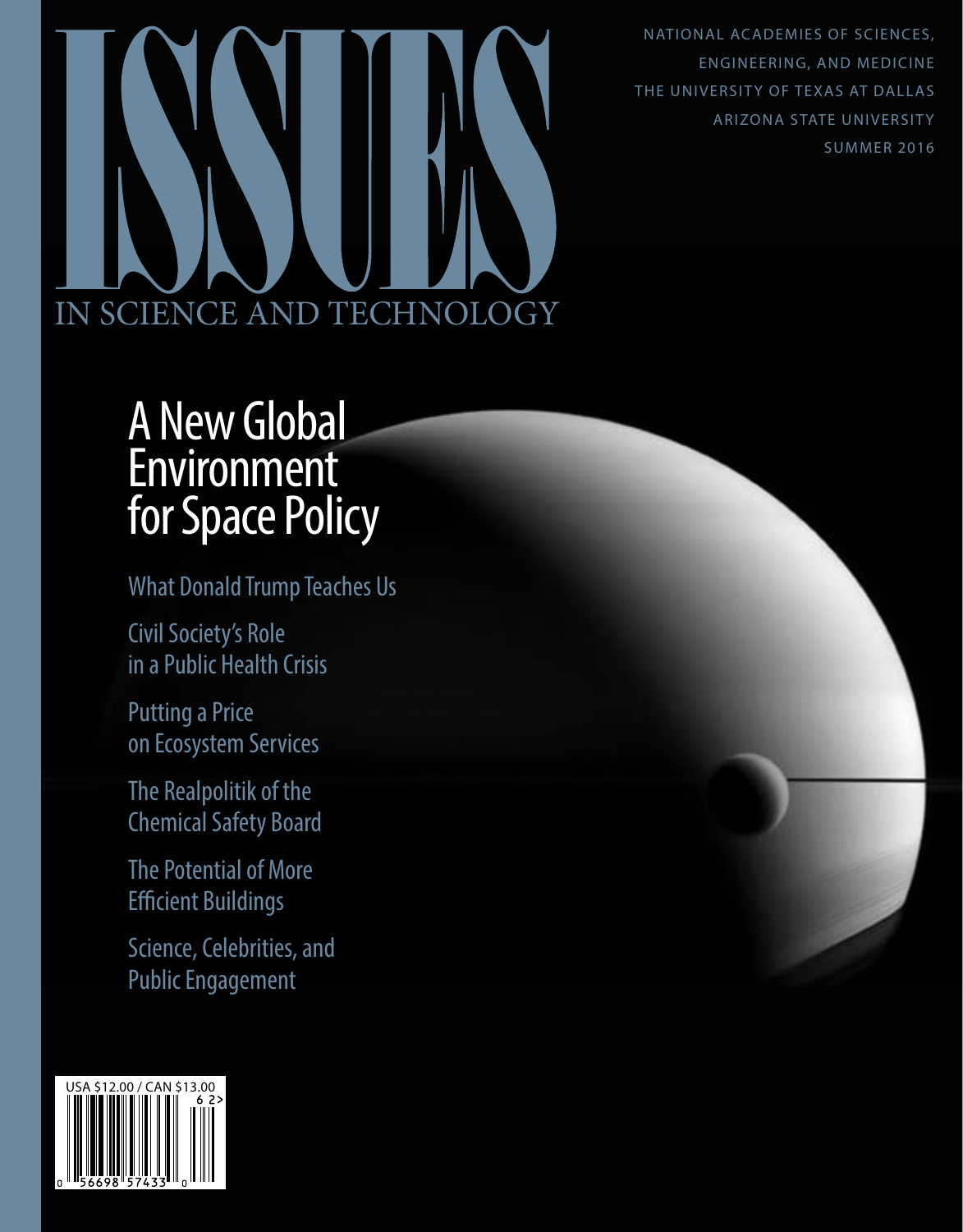## Donald Trump's Voters and the Decline of American Manufacturing

The United States ignores the manufacturing sector at the expense of its innovation system and working class communities. The political ramifications could be enormous.



**Post-ABC News poll tells what we already sensed—his supporters tilt**<br>*Post-ABC News poll tells what we already sensed—his supporters tilt* What do they want? Observers call them angry, but anger has root causes and grievances. A December 2015 *Washington* 

toward male, white, and poor. Other polls tell us the most important single predictor for Trump voters is that they didn't go to college. A study from the Brookings Institution's Hamilton Project informs this picture: full-year employment of men with a high school diploma but without a college degree dropped from 76% in 1990 to 68% in 2013; the share of these men who did not work at all rose from 11% to 18%. Although real wages have grown for men and women with college degrees, they have fallen for men without college degrees: the median income of these men fell by 20% between 1990 and 2013. This is not the American Dream. A Rand survey unearths another key feature: voters who agreed with the statement "voters like me don't have any say about what the government does" were 86% more likely to vote for Trump than were voters who disagreed. They feel they have no voice and no power. These voters also resent trade agreements and immigrants competing for jobs, and more come from areas where racism historically has been more prevalent.

So there are a number of strands to Trump's support but the economic elements tell us an evolving story that hasn't been fully faced. Americans in the postwar era developed a myth of classlessness—almost everyone was middle class. Development during this period of an innovation-based growth model and expansion of mass higher education made the nation rich, enabling everyone to rise and fostering expectations and a dream of egalitarian democracy. Now Donald Trump wakes up society to see a class of Americans cut adrift from the middle class and in tough economic straits.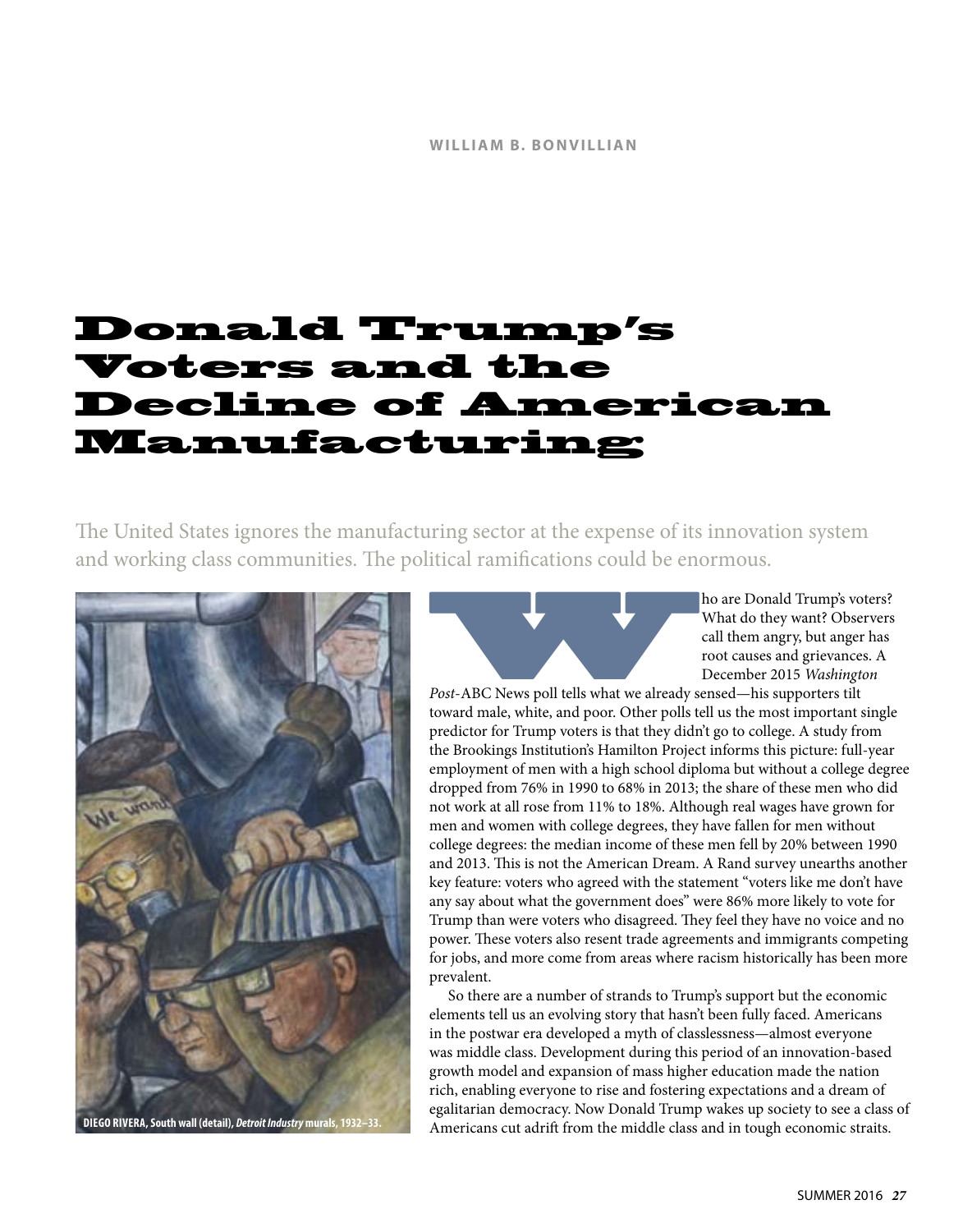Part of the story is education. Higher education since the industrial revolution has become increasingly tied to economic well-being. Economists Claudia Goldin, Lawrence Katz, and David Autor argue that the continuing technological advances in industry require an ever-increasing level of technological skill in the workforce. The United States created a system for public mass higher education through the Land Grant College Act in 1862, then enlarged access after World War II with the GI Bill, perhaps the nation's most important social

legislation ever. For more than a hundred years, the education curve stayed ahead of the technology implementation curve, but starting in the 1970s, the higher education graduation rate began to stagnate while the required workforce skills continued to rise. These economists argue that these divergent trends are a major cause of growing US income disparity. Whereas the US upper-middle class was able to keep ahead of the technological skill curve, increasing its graduation rate, the lower-middle and lower classes were not. The upper-middle class rode

### Diego Rivera

**The** *Detroit Industry* **murals by prominent Mexican artist Diego Rivera pay tribute to Detroit's manufacturing base and labor force. In the first half of the twentieth century, Detroit was the center of America's most important industry—automobile manufacturing—and it was a symbol of modernity and the power of labor and capitalism. Commissioned by Edsel Ford, then president of the Ford Motor Company, Rivera completed the 27-panel work at the Detroit Institute of Art in 1933. It is considered the finest example of Mexican mural art in the United States, and Rivera thought it his most successful work. A leader of the Mexican mural movement, Rivera sought to bring art to the masses through large-scale public works, which often featured stylized representations of the working classes and indigenous cultures of Mexico. Rivera saw industry as the indigenous culture of Detroit.**

**Depicting Detroit industry as a whole, with particular emphasis on the automobile industry, the murals highlight the duality—constructive/destructive, organic/ mechanistic—of industry and technology. The courtyard featuring the murals is aligned on the east/west/north/south axis, and Rivera used this orientation symbolically. On the east wall, the direction of sunrise and beginnings, he depicts a baby in the bulb of a plant framed by plowshares and two women holding grain and fruit. Rivera's imagery symbolizes fertility and bounty, and he references early agricultural technology. The north and south walls, which comprise the** 

**largest parts of the murals, depict the manufacture of the 1932 Ford V-8 at the company's River Rouge plant. He drew upon his background in cubism, showing multiple angles simultaneously, to depict the bustling activity and relationship among processes taking place on the factory floor. On the west wall, the direction of sunsets and endings, Rivera continues the theme of the development of technology that he began on the east wall with depictions of aviation, shipping, and energy production. A passenger plane and military bombers clearly represent the benefits and dangers of technology, and depictions of a hawk and dove underscore this theme. Rich with symbolic meaning, the murals are at once an enthusiastic celebration of and a cautious warning against science, technology, and industry.**

**When the murals were unveiled, they sparked a major controversy. Some critics claimed that they were sacrilegious, others didn't like images of the working class featured in such a prominent place, and still others were upset at the sum the artist was paid at the height of the Great Depression. The Detroit City Council even considered a vote to whitewash the murals. Today, the murals are considered one of the most important modernist works of the twentieth century and were given National Historic Landmark Status in 2014.** 

**A virtual tour is available online at www.dia.org/diego/ tours.html . The tour is also available as a free downloadable iPad app.** 

**—Alana Quinn**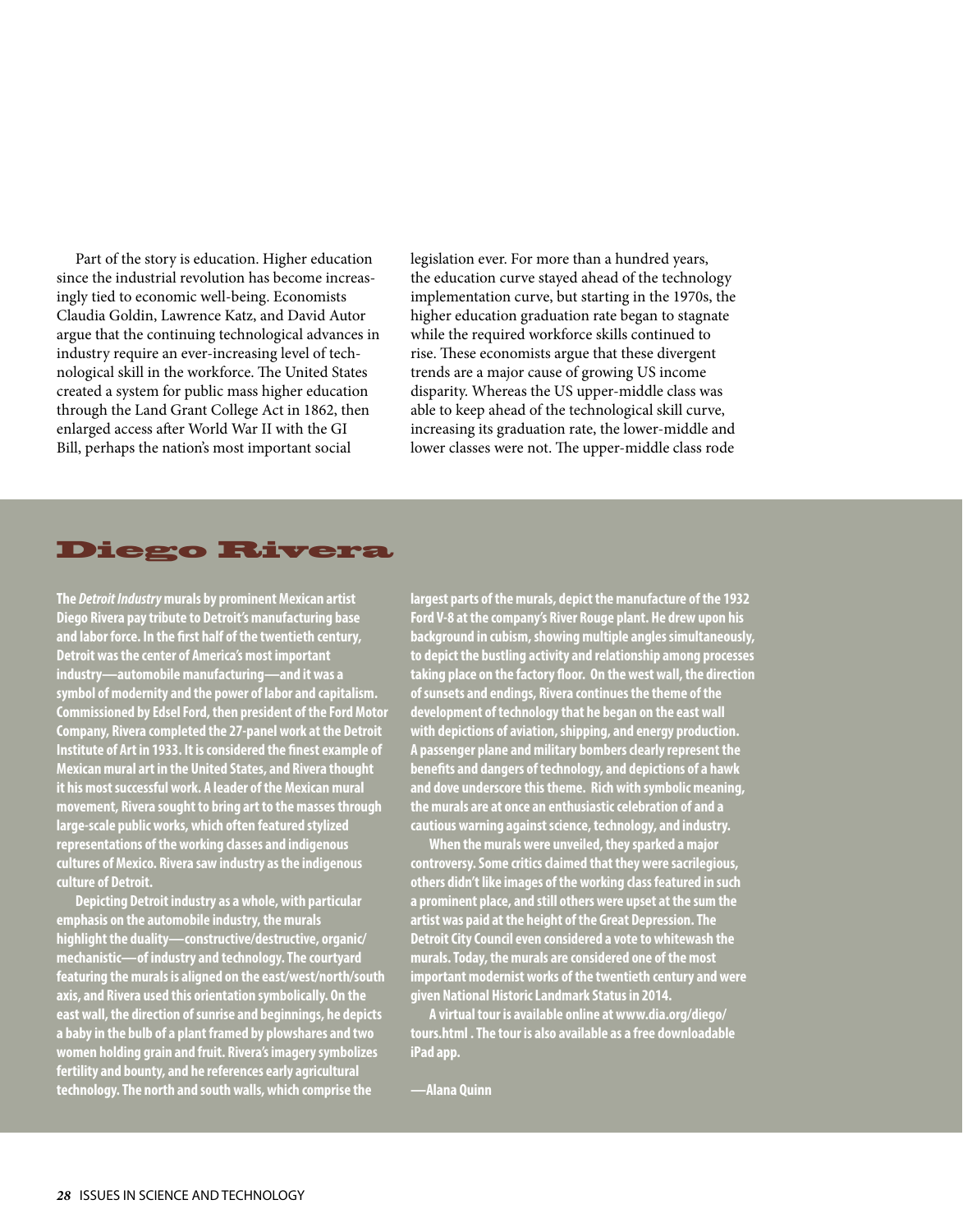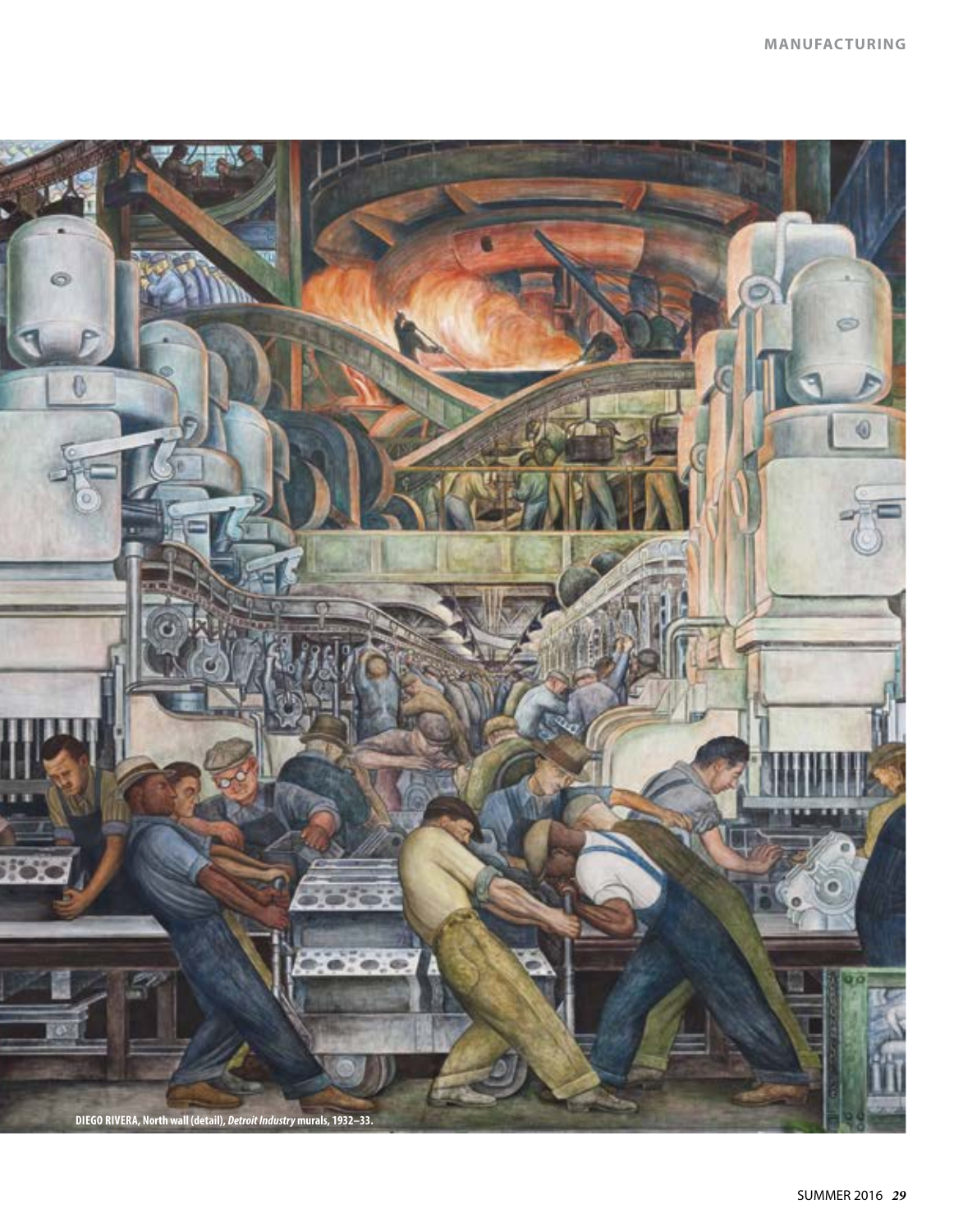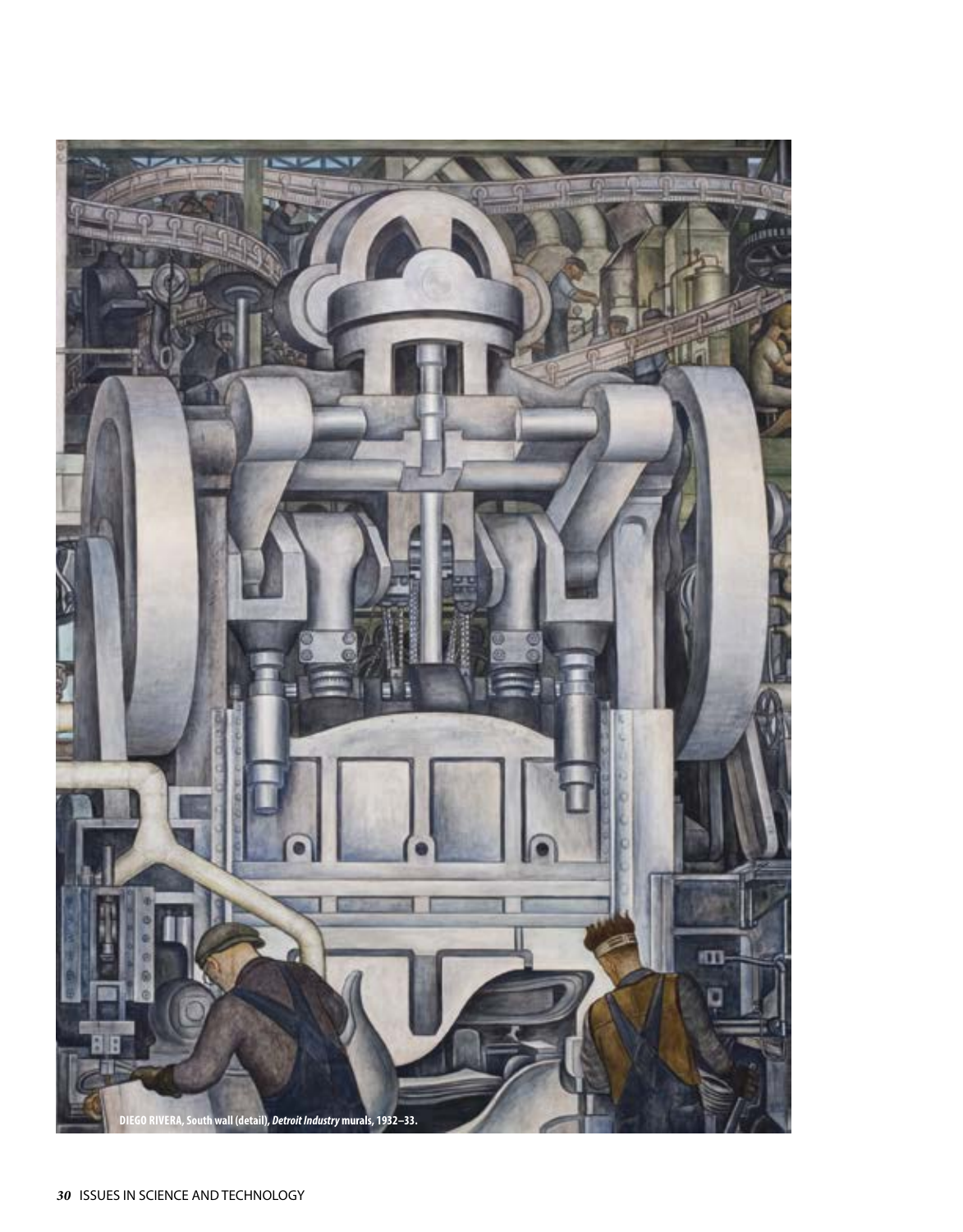this technological advance, earning a wage premium and leaving the other classes behind. Education is thus an important story helping to explain growing economic inequality and the disenchantment among Trump supporters.

But lurking behind this trend is a story about US manufacturing. The United States didn't take manufacturing seriously in recent decades because a series of well-established economic views reassured us that declines in manufacturing were more than offset by gains elsewhere in the economy. The nation was losing manufacturing jobs because of major productivity gains; the production economy would naturally be replaced by a services economy; low-wage, low-cost producers must inevitably displace higher-cost ones; don't worry about loss of commodity production, the country will retain a

only partially recovered. The decline is illustrated by four measures: employment, investment, output, and productivity assumptions.

*Employment:* Over the past 50 years manufacturing's share of gross domestic product (GDP) shrank from 27% to 12%. For most of this period (1965-2000), manufacturing employment remained constant at 17 million; in the decade from 2000 to 2010 it fell precipitously by almost one-third, to under 12 million, recovering by 2015 to only 12.3 million. All manufacturing sectors saw job losses between 2000 and 2010, with sectors most prone to globalization, led by textiles and furniture, suffering massive job losses.

*Investment:* Manufacturing fixed capital investment—plant, equipment, and information technology (IT)—actually declined 1.8% in the 2000s



when adjusted for cost. This marked the first decade this has occurred since data collection began in 1947. It declined in 15 of 19 industrial sectors.

*Output:* US manufacturing output grew only 0.5% per year between 2000 and 2007, and during the Great Recession of 2007 to 2009, it fell by a dramatic 10.3%. Even as GDP began to slowly grow again (in what has been the slowest economic

lead in producing the high-value advanced technologies; the benefits of free trade always outweigh any short-term adverse effects; and innovation is distinct from production so that innovation capacity remains even if the production is distributed worldwide. Unfortunately, none of these arguments is correct.

### **Lost decade in manufacturing**

The US manufacturing sector had a devastating decade between 2000 and 2010, from which it has recovery in total GDP in 60 years), manufacturing output remained flat.

*Productivity:* Recent analysis shows that although the productivity growth rate in manufacturing averaged 4.1% per year between 1989-2000 while the sector was absorbing the gains of the IT revolution, it fell to only 1.7% per year between 2007 and 2014. Because productivity and output are tied together, the decline and stagnation in output mentioned previously is a major cause of the decline in produc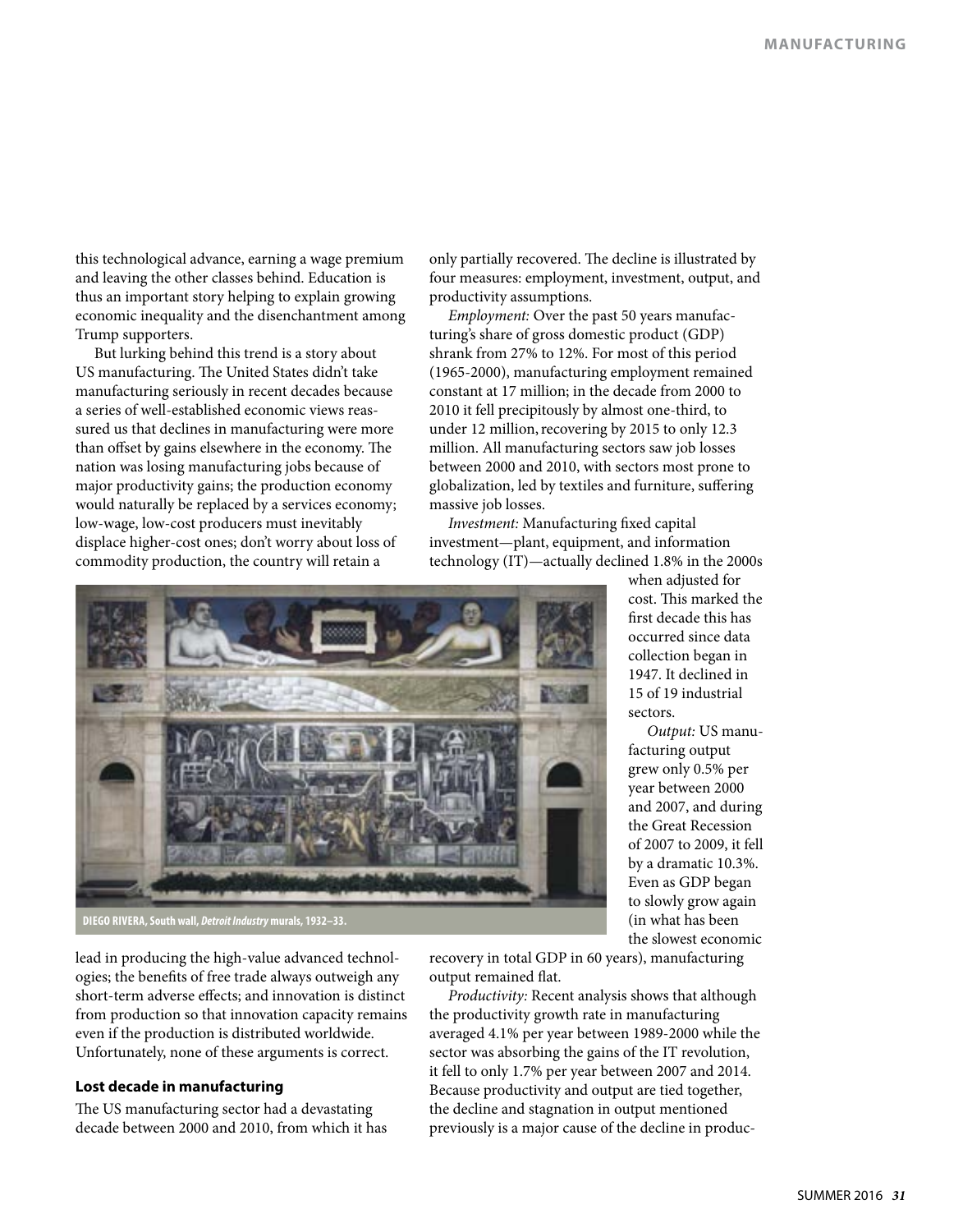The United States has simply not applied its innovation system to what turns out to be a crucial innovation stage, production, particularly initial production of complex, high-value technologies.

tivity in that period. Compared with 19 other leading manufacturing nations, the United States was 10th in productivity growth and 17th in net output growth. So productivity increases are not the significant cause of the decline in manufacturing employment. Political economist Suzanne Berger has noted that economists thought manufacturing was like agriculture, where relentless productivity gains allowed an ever smaller workforce to achieve ever greater output. She found the agriculture analogy was simply incorrect. This conclusion means that it is necessary to look at an overall decline in the sector itself for reasons why manufacturing lost nearly one-third of its workforce in a decade.

Part of the story of manufacturing's decline can be found in the nation's performance in the global market. Success in a highly competitive world rewards nations and regions that produce complex, value-added goods and sell them in international trade. Although world trade in services is growing, world trade in goods is four times trade in services. Complex, high-value goods such as energy, communication, and medical technologies make up over

80% of US exports and a significant majority of imports. The currency of world trade is in such high-value goods and will remain so indefinitely. Yet, the United States in 2015 ran a trade deficit of \$832 billion in manufactured goods. That total included a \$92 billion deficit in advanced technology products, a deficit that has been growing since 2002. The theory that the United States could keep moving up a production food chain, it could lose commodity production and keep leading production of advanced technology goods, is undermined by these data. Gradual growth in the services trade surplus (\$227 billion in 2015) is dwarfed by the size and continuing growth of the deficit in goods; the former will not offset the latter anytime in the foreseeable future. A services economy does not allow the United States to dispense with a production economy.

Why is the country faring so poorly in high-tech trade? Part of the story is that US policymakers, under the influence of standard macroeconomic theory, were largely content to allow US manufacturing capacity to erode and shift offshore because they were confident that the knowledge and service economy would readily replace lost jobs and salaries from lost manufacturing. But it hasn't worked.

Recent decades have seen extended periods (1982-1987; 1998-2004; 2014-2016) where the dollar had high value against leading foreign currencies, with Treasury secretaries and Federal Reserve chairs generally supportive of a strong dollar. US manufactured goods correspondingly became less competitive in foreign markets. In parallel, from 1981 on, US consumption as a share of GDP began rising, reaching 69% in 2011, higher than the level in other developed economies. The strong dollar also helped push the country toward what many consider over-consumption compared to saving and investment; there was a growing production/ consumption imbalance. The combination of an open trading regime, generally strong dollar, high consumption rates, and open financial markets created advantages for competitor nations' exports.

### **The China challenge**

The trade imbalance between China and the United States substantiates this economic policy point: the United States has had deficit-ridden, effectively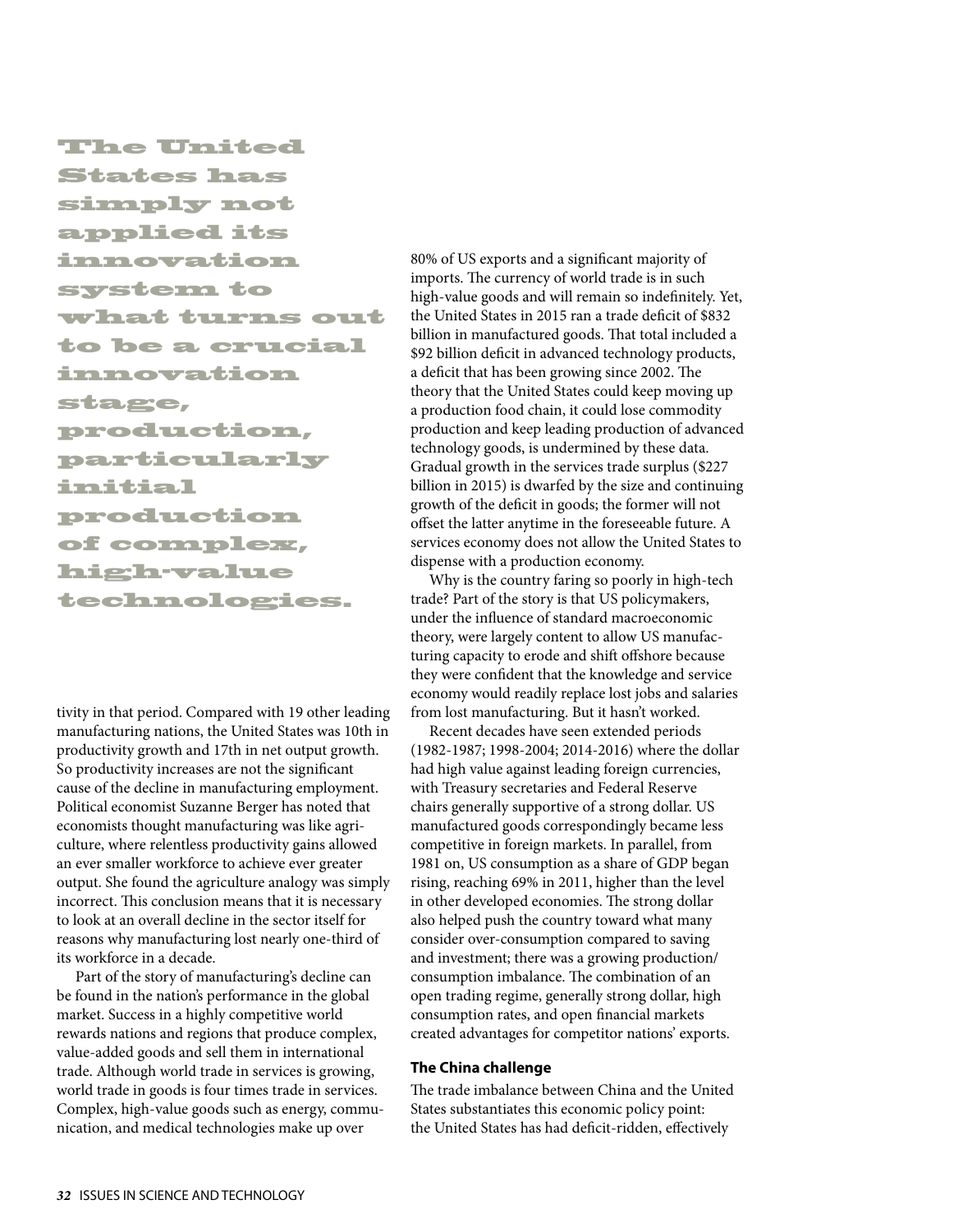import-oriented economic policies whereas China has been able to force savings rates and investment up to record levels and subsidize and grow exports. This contrast exposes as a dangerous myth the idea that advanced economies are subject to an inherent and inevitable decline of the manufacturing sector and manufacturing employment. Germany's continuing strong manufacturing sector is the obvious counter example. Its manufacturing workers are much more highly paid than their US equivalents, it employs 20% of its workforce in manufacturing, and it runs a major manufacturing trade surplus, including with China. A high-cost, high-wage production sector does not have to lose out to a low-cost one.

Meanwhile, China, after a three-decade effort, is now the largest manufacturing economy in the world. What led to this rapid shift in a field that the United States dominated for a century? Part of the story is the macroeconomic one told previously. Part of the story is China's neo-mercantilist policies to mandate technology shifts and to dominate markets with below-cost goods. Intellectual property theft has also played a role, and recent fiscal and market policies show how the West has underestimated China's nationalistic government economic controls. A seriously underappreciated factor has been Chinese innovation. Most experts have assumed China's rise is predominately due to low production costs from cheap labor and cheap parts. There is also an assumption in the United States that manufacturing must naturally migrate to low-cost producers and that the knowledge required for production processes is relatively trivial and readily replicable. Neither is true. As Jonas Nahm and Edward Steinfeld argue, China has undertaken a new link between process innovation and manufacturing by specializing in rapid scale-up and cost reduction. It has joined together skills in the simultaneous management of tempo, production volume, and cost, which enables production to scale up quickly and with major reductions in unit cost. This capability has allowed China to expand even in industries that are highly automated or not on governmental priority and support lists. The key to this ability to innovate new production processes has been the capacity of Chinese firms to accumulate firm-specific expertise in manufacturing through extensive, multidirectional inter-firm learning, taking advantage of international know-how from multinational corporations with manufacturing facilities in China, and building on it.

Economists long held that free trade gains always offset losses as trading partners played to their comparative advantage. Economists David Autor, David Dorn, and Gordon Hanson find that the trade relationship between the United States and China came with a heavy cost to US workers and their communities. They conclude that adverse consequences of trade are enduring. Traditional economic assumptions about the ultimate gains of trade are contradicted by the reality that the United States hasn't yet been able to get past the shock of the loss of millions of jobs in so many communities.

Autor and colleagues examined the direct impact of Chinese industry on incomes in some 700 US urban areas, comparing workers in heavily impacted areas (at the 75th percentile of exposure to Chinese competition) with workers in less-affected areas (at the 25th percentile). They found that income loss per adult was \$549 greater in the most-impacted areas and that federal assistance in those areas increased income by only \$58 per capita. The growth of trade with China, they find, has tended to make lowerskilled workers worse off on a sustained basis. There was no "frictionless" economic adjustment to other industries. Little offsetting growth was found in industries not affected by this "China shock." Instead, workers did not make up lost wages and their communities entered a slow, continuing decline.

As economics Nobelist A. Michael Spence has noted, "Globalization hurts some subgroups within some countries, including the advanced economies … The result is growing disparities in income and employment across the US economy, with highly educated workers enjoying more opportunities and workers with less education facing declining employment prospects and stagnant incomes." Just as manufacturing employment was a key to enabling less-educated workers to enter the middle class after World War II, the loss of manufacturing jobs is correspondingly a key element in the decline in real income for a significant part of the American middle class in the past few decades. Obviously, the 2008-09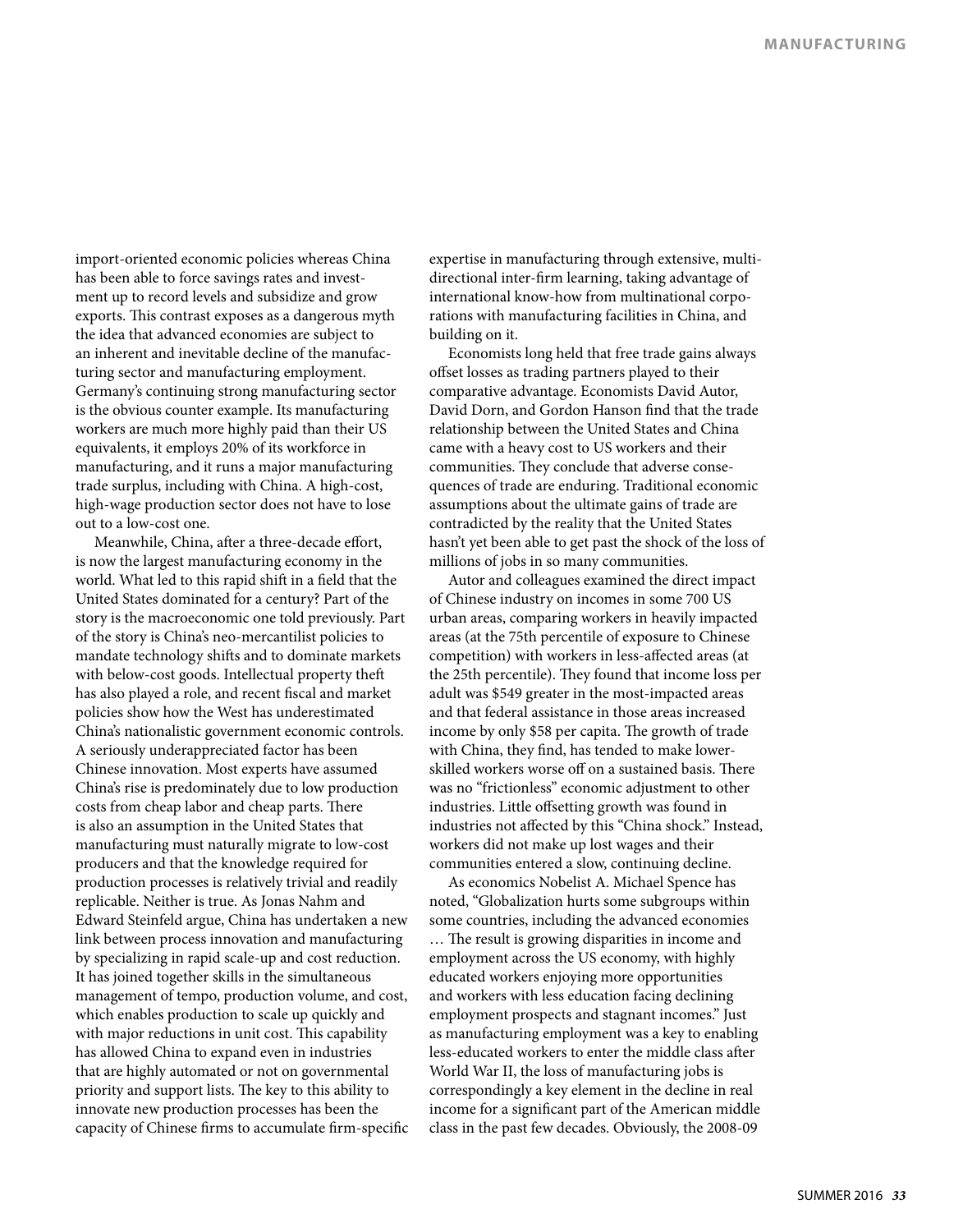Great Recession, where manufacturing (along with construction) was the leading victim, played a role, but there appears no getting around the trade effects, which have been longer term.

### **The weakening innovation system**

But macroeconomic and trade factors alone don't provide an adequate explanation; the US innovation system is also implicated in today's socioeconomic climate. In the face of growing competition, the United States still retains the world's strongest early-stage innovation system—from university research through a culture that favors entrepreneurial risk-taking. Any manufacturing strategy must seek leverage from this comparative innovation advantage. However, federal research in the past has had only a very limited focus on the advanced technologies and processes needed for production leadership. This is in sharp contrast to the approach taken by Germany, Japan, Korea, Taiwan, and now China, which have a strong focus on "manufacturing-led" innovation. The United States has simply not focused research investments, education, or incentives on what turns out to be a crucial innovation stage—production, particularly initial production of complex, high-value technologies. This stage involves creative engineering and design, and often entails rethinking the underlying science and invention as it moves from proof-of-concept to the production stage. Innovation is not just research and development (R&D). Production innovation is an integral part of the innovation process, not an afterthought. Lack of attention to production innovation in the United States created a major gap in its innovation system.

This gap is especially acute for the 250,000 small and mid-sized firms, which represent 86% of US manufacturing establishments, employ more than half of its manufacturing workforce, and produce close to half of non-farm GDP. These smaller firms tend to lack the capacity to keep up with production innovation. They have been at the heart of the nation's economy, but they largely lie outside the innovation system.

Weakness in innovation for production is compounded by changes in the links between early-stage innovation and the production process. Since World War II, the US economy has been organized around leading the world in technology advances. It developed a comparative advantage over other nations in innovation, and as a result, it led all but one of the significant innovation waves of the twentieth century—in aviation, electronics, space, computing, the Internet, and biotech, having to play catch-up to Japan only on quality manufacturing. Its operating assumption was that it would innovate and translate those innovations into products. By *innovating here/ producing here*, it would realize the full spectrum of economic gains from innovation at all the stages, from R&D, to demonstration and testbeds, to initial market creation, to production at scale, and to the follow-on life cycle of the product. This full spectrum worked, and the United States became



**DIEGO RIVERA, West wall,** *Detroit Industry* **murals, 1932–33.**

the world's richest economy.

Well, it worked in a world with limited global competition. But in recent years, with the advent of a global economy, the *innovate here/produce here* model no longer holds. In some industrial sectors, firms can now sever R&D and design from production. The development of computer-driven manufacturing systems had made it easier to distribute manufacturing to other locations across the globe. Today, firms using the distributed model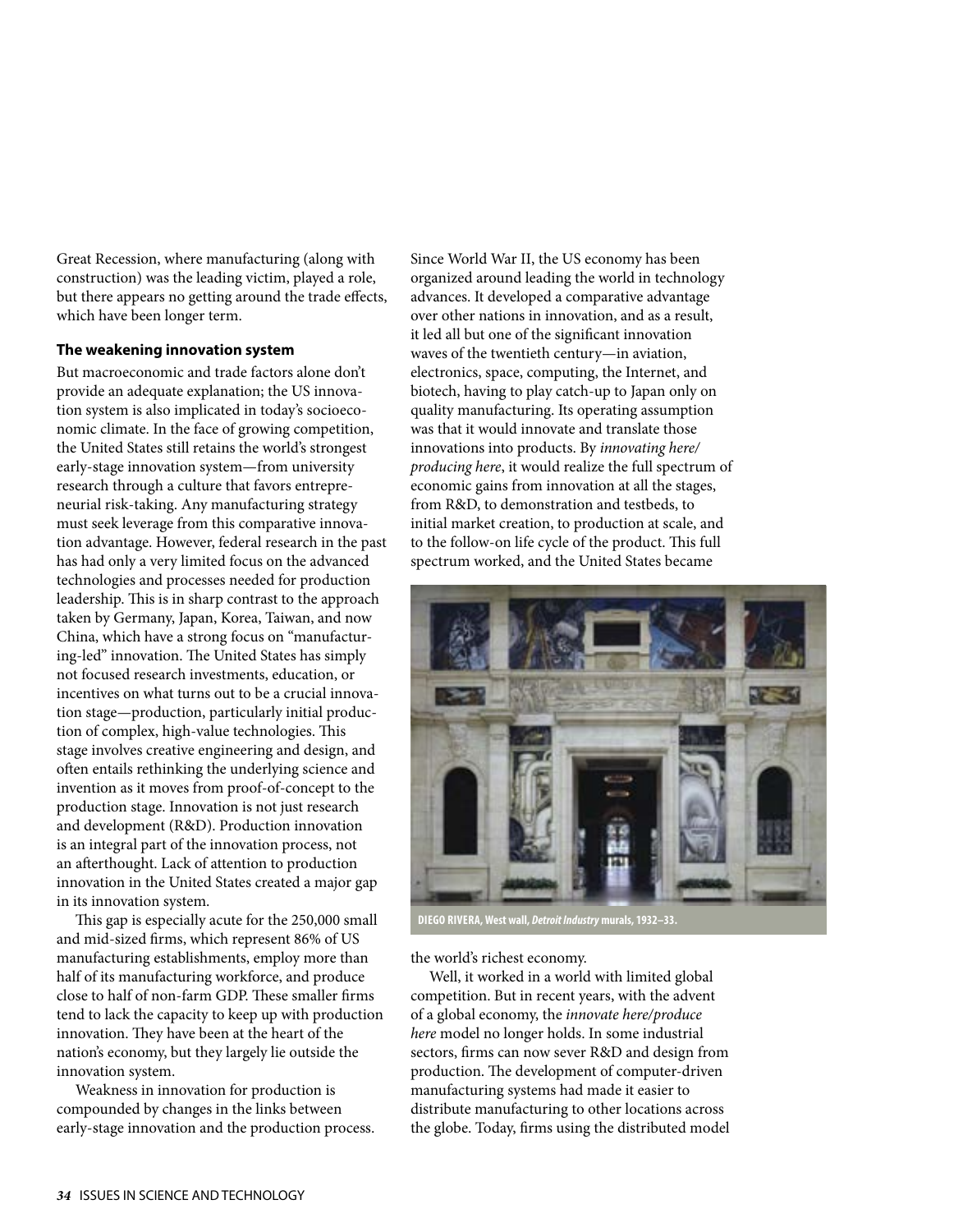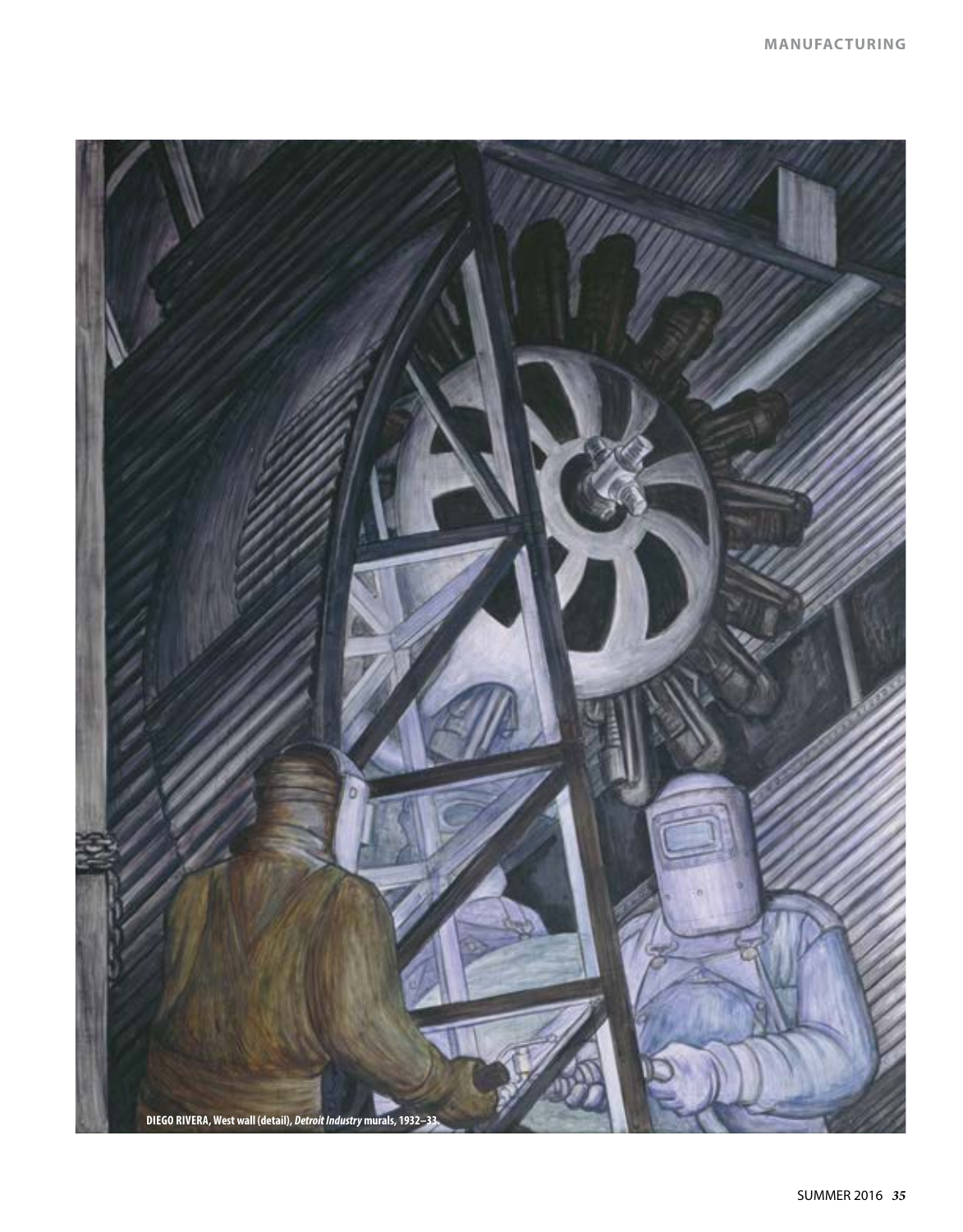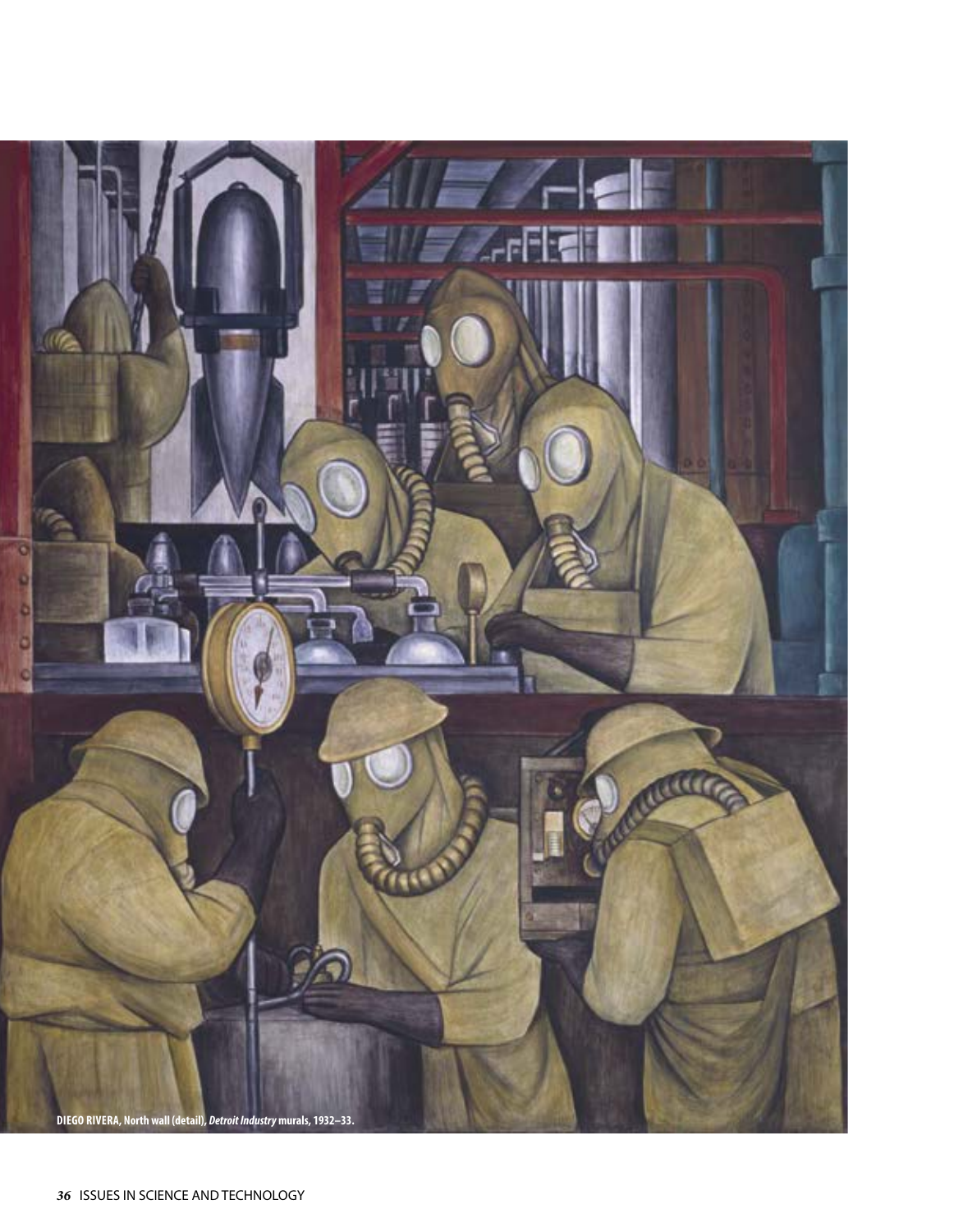can *innovate here/produce there*. It appears this distributed model works well for many IT products, as well as for commodity products. Apple is the standard-bearer for this model, continuing to lead in dramatic IT innovations but distributing virtually all its production to Asia. But this approach has an inherent problem: since production is part of the innovation system, distributed production may lead to a shift in innovation capability offshore, cutting the US comparative advantage in innovation. *Produce there* may lead over time to *innovate there*.

### **Manufacturing still matters—a lot**

Manufacturing is approximately 12.1% of US GDP, contributing \$2.09 trillion to the nation's \$17.3 trillion economy and employing 12.3 million people in a total employed workforce of some 150 million.

US manufacturing strength and the strength of the nation's innovation system are directly linked.

Despite the decline in the manufacturing employment base, manufacturing remains a major workforce employment source for the economy, measured largely by workers at the production stage. But the official data is collected at the establishment level, not firm levels. Should the view of manufacturing be limited to the production moment? Why is the economic reach of manufacturing measured at the factory? This narrow lens provides only a partial perspective on the role of this sector.

The manufacturing sector, instead, can be viewed as an hourglass. At the center, the narrow point of the hourglass, is the production moment. But pouring into the production moment is the output of a much larger employment base, which includes



those working in natural resource extraction, those employed by a wide range of suppliers and component makers, and the innovation workforce comprising the very large percentage of scientists and engineers employed by industrial firms. Flowing out of the production moment is another host of jobs, those working in the

**DIEGO RIVERA, North wall,** *Detroit Industry* **murals, 1932–33.**

Manufacturing workers are paid 20% more than service sector workers. Growth economists tell us that 60% or more of historic US economic growth comes from technological and related innovation. And as the dominant implementation stage for innovation, manufacturing is a critical element in the innovation system, although the United States hasn't understood it this way. Industrial firms employ 64% of US scientists and engineers, and this sector performs 70% of industrial R&D. Thus

distribution system, retail and sales, and on the life cycle of the product. The employment base at the top and bottom of the hourglass is far bigger than the production moment itself.

Arranged throughout the hourglass are lengthy and complex value chains of firms involved in the production of the goods—from resources to suppliers of components to innovation, through production, to distribution, retail, and life cycle. This great array of skills and firms are now largely counted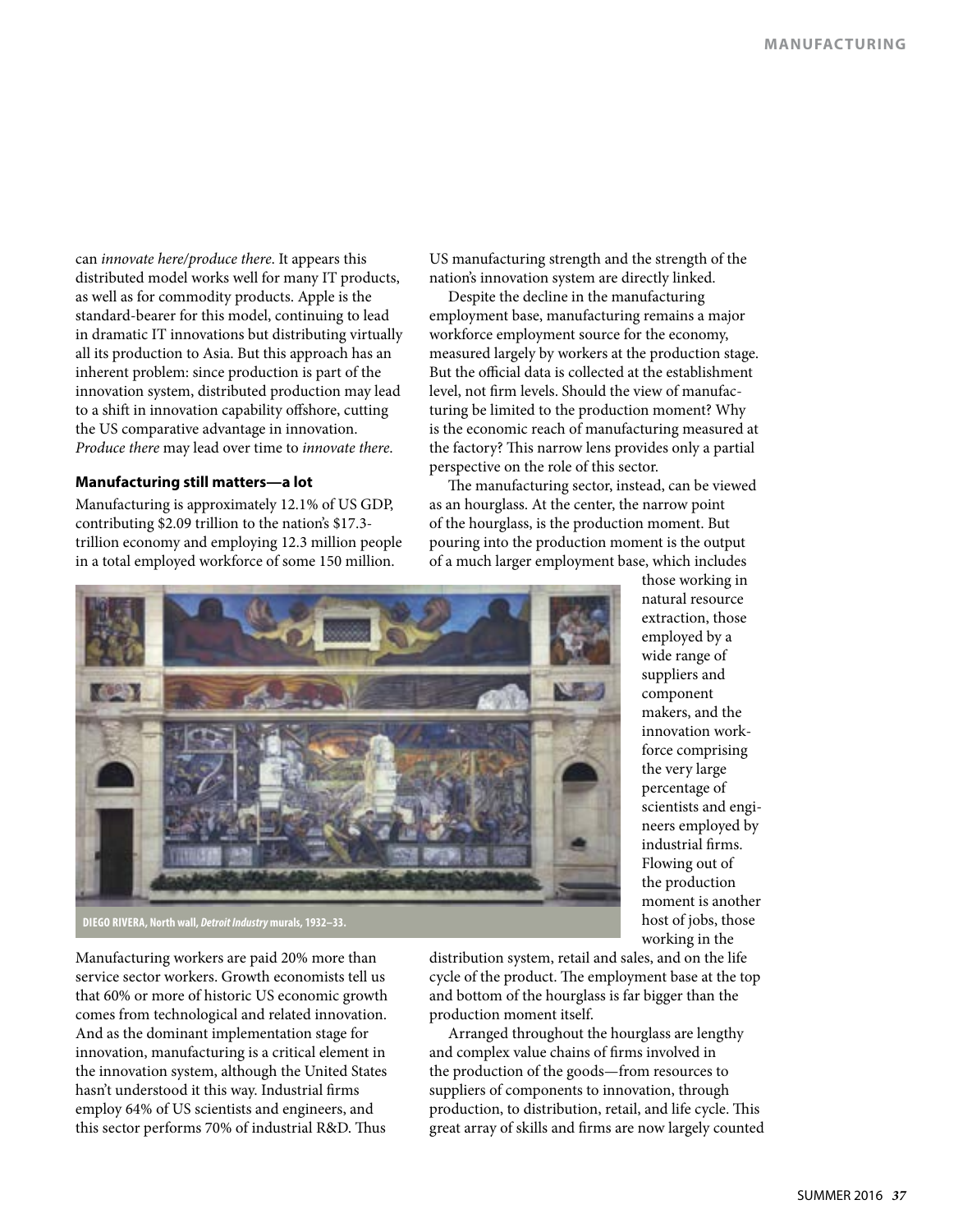as services, but in fact they are tied to manufacturing. If this production element is removed, the value chains of connected companies are snapped and face significant disruption. Although the lower base of the hourglass, the output end, may be partially restored if a foreign good is substituted for a domestic good, the particular firms involved will be disrupted. The upper part of the hourglass, the input end, with its firms and their employees, is not restored.

When these complex value chains are disrupted, it is very difficult to put them back together. A new Manufacturers Alliance for Productivity and Innovation study says the manufactured-goods value chain plus manufacturing for other industries' supply chains accounts for about one-third of GDP and employment in the United States. For every dollar of added value from domestic manufacturing (in technical terms, value-added destined for manufactured goods for final demand), another \$3.60 of value is added elsewhere in the economy. For each full-time equivalent job in manufacturing dedicated to producing value for final demand, there are 3.4 full-time equivalent jobs created in nonmanufacturing industries, far higher than in any other sector. Higher-value-added production industries appear to have even higher multipliers.

These factors make it clear why, historically, once the value chains snap and the United States loses an economic sector, it's so hard to reassemble. Understanding manufacturing in terms of the hourglass and the value chains within it may provide part of the explanation for the economy's current predicament over job loss, job creation, and declining middle class median income. If one-third of our economy is being sacrificed to problematic economic views, it is no wonder that Trump is ascendant.

### **Manufacturing and democracy**

New work by Autor and coauthors tends to bear out the relationship of disruption in the manufacturing sector to disruption in the political process. Analyzing congressional elections between 2002 and 2010, they found that increased exposure of local labor markets to foreign competition, particularly from China, tended to push both political parties

toward candidates at their ideological extremes, polarizing the political process. The Trump candidacy is an extension of this development.

Trump voters identified at the outset of this essay have now completely disrupted one of the nation's two major political parties. There may be potential long-term consequences for the political system, which is indeed being pushed to its ideological edges. These voters appear stuck in their declining industrial communities strewn across the Midwest, the Northeast, and parts of the industrial South. Where could they move? To produce software in Silicon Valley? Biotech in Boston? As a number of economists are now grasping, these economically injured cities and towns can fall into failure mode. But their citizens have latched onto a new voice, Trump's, a profoundly disturbing voice to many. This voice is as disruptive as a month of massive protests on the Capitol Mall; its confrontational messages dominate night after night of evening news. US manufacturing workers were the historic base of Roosevelt's Democratic Party, they backed President Kennedy, began to shift parties in the Reagan era, and now that their prospects have significantly been eroded, they have blown up the Republican Party—the party of Main Street and Wall Street, of Lincoln and Taft, of country club and corner store, even of Rand Paul and the Kochs. It is now clear this disenfranchised group is so sizable that neither party can afford to ignore it. The parties must find a way to address grievances that have been long ignored as if this community was invisible. Both parties have embraced or tolerated a series of economic views and policies that fail to take into account the plight of these people. Will the political system be flexible enough to accommodate these recent outcasts without forfeiting democratic ideals? What would such a policy accommodation look like?

The Obama administration promised in 2012 to deliver 1 million new manufacturing jobs by 2016; only a third have materialized. But the president made manufacturing innovation the centerpiece of the technology agenda, hoping to have 15 advanced manufacturing institutes in place by the administration's end. These are organized around advanced production technologies, promising dramatic